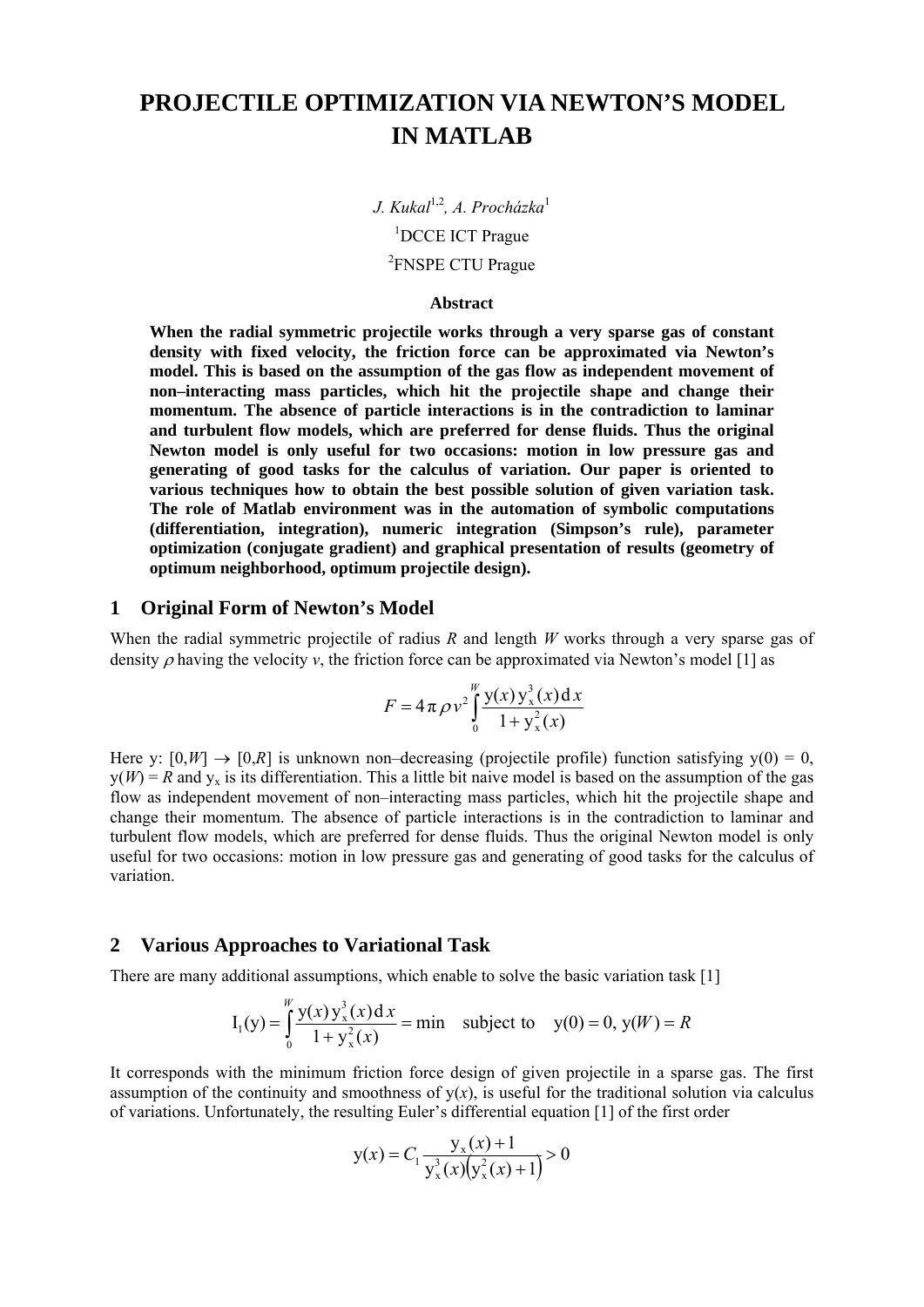has no exact (analytical) solution and the positive value of  $y(x)$  is in the contradiction to the condition  $y(0) = 0$ . Thus, the assumption of continuity and smoothness is probably the main problem of the original task.

The additive condition  $y_x(x) \ll 1$  is a "little bit false" tool for analytical solution of alternative variational task [1]

*W*

*W*

*R*

$$
I_2(y) = \int_0^w y(x) y_x^3(x) dx = \min \text{ subject to } y(0) = 0, y(W) = R
$$

The adequate Euler's equation has analytical solution  $y^*(x) = R(x/W)^{3/4}$ , but with  $y_x(x) >> 1$  for small *x*, which is rather illustrative or referential then exact solution of the original task.

Our paper is oriented to various techniques how to obtain the best possible approximate solution of given variational task. But we prefer the reformulation of the original functional  $I_1(y)$  to various but equivalent forms, which can have different properties in the process of numeric integration.

Our first model includes the possible discontinuity of the projectile shape  $y(x)$  in the point  $x = 0$ . It corresponds to the projectile with planar circular toe of radius  $r \leq R$ . The original functional  $I_1(v)$  can be decomposed to a sum of two integrals. Using the Symbolic toolbox in the Matlab environment, we simplify the first integral to  $r^2/2$  an then reformulate  $I_1(y)$  to the new form

$$
I_3(y) = \frac{r^2}{2} + \int_0^w \frac{y(x) y_x^3(x) dx}{1 + y_x^2(x)} = \min \text{ subject to } y(0) = r, y(W) = R
$$

Here, the function  $v(x)$  is continuous and smooth everywhere and the radius *r* of "dummy toe" is also subject of optimization.

When we would like to prevent the problem of discontinuity in the coordinate origin (0,0) otherwise, we can invert the function  $y(x)$  to  $x(y)$ . After a few symbolic computations with  $I_1(y)$ , we obtained the other but equivalent variational task

$$
I_4(x) = \int_0^R \frac{y dy}{1 + x_y^2(y)} = \min
$$
 subject to  $x(0) = 0, x(R) = W$ 

which has a solution  $x(y)$  as non–decreasing continuous function with constrained differentiation  $x_y(y)$ . The adequate Euler's differential equation of the first order has the form

$$
y = C_2 \frac{(x_y^2(y) + 1)^2}{x_y(y)} > 0
$$

The analytical solution is impossible. But we investigated that the optimum solution has a single breakpoint at  $y = r$ , where the differentiation does not exist. The optimum solution has two parts: constant function  $x(y) = 0$  for  $y \le r$  and smooth increasing function  $x(y)$  for  $y \ge r$ .

To avoid the numerical problems in the numeric integration of non–smooth function  $x(y)$ , we also decompose  $I_4(x)$  to the sum of two integrals, where the first one is trivial. The last form of variation task is expressed as

$$
I_5(x) = \frac{r^2}{2} + \int_{r}^{R} \frac{y \, dy}{1 + x_y^2(y)} = \min \text{ subject to } x(r) = 0, x(R) = W
$$

From the numeric point of view, only the functionals  $I_3(y)$  and  $I_5(x)$  are the improved equivalents of  $I_1(y)$ . The functional  $I_2(y)$  is not equivalent form but only weak approximation of  $I_1(y)$ . The numeric integration of  $L(x)$  via fixed step Simpson's method has unacceptable error order.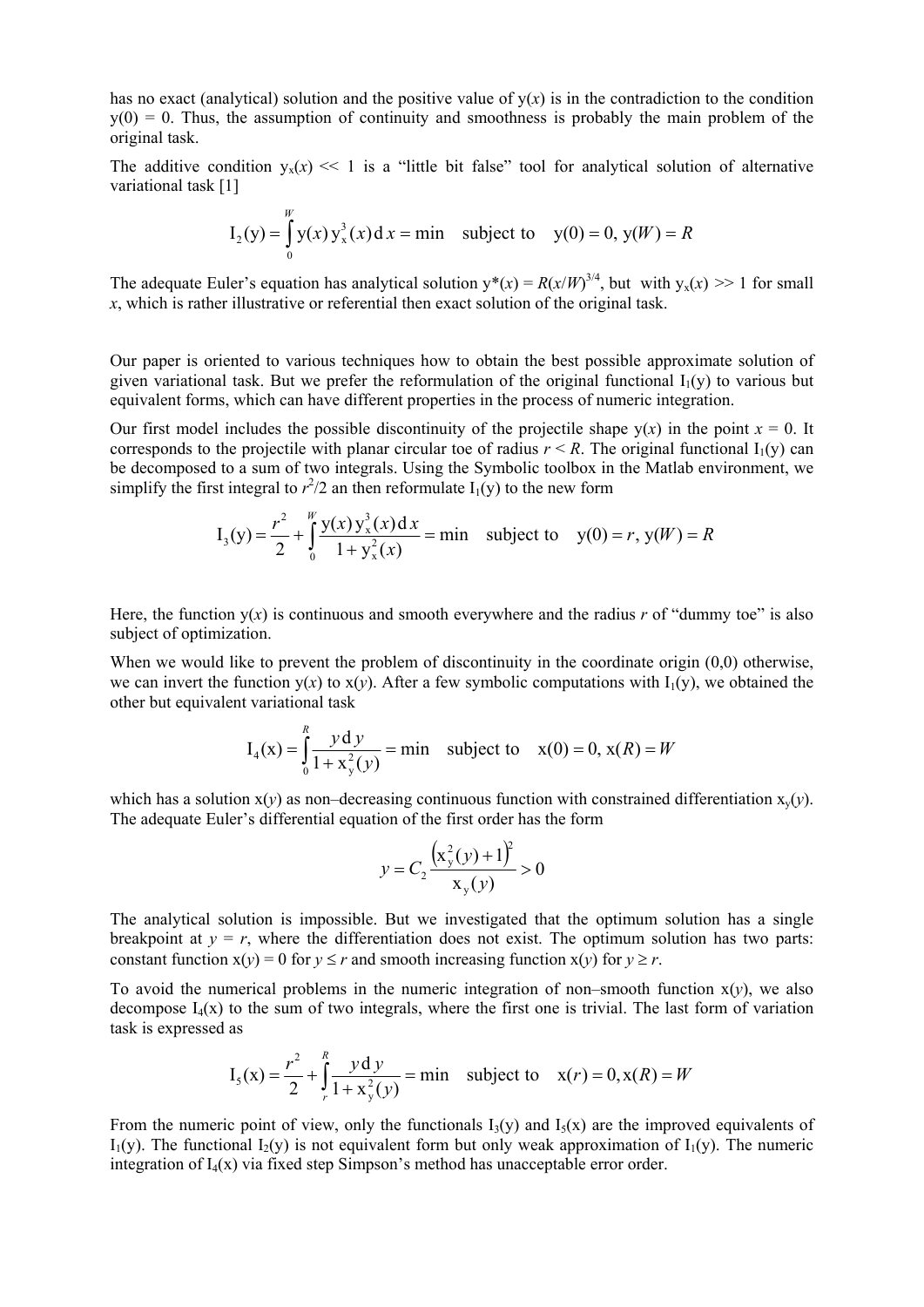## **3 Approximation of Projectile Shape**

The absence of analytical solution is evident for the optimum projectile task. But we can approximate the projectile shape via various models and then compare the quality of approximations. The first model is only a generalization of the function  $y^*(x)$  with single free parameter  $\alpha > 0$  in the form  $y_A(x) = R(x/W)^{\alpha}$  which is useful for the minimization of functional  $I_1(y)$ . The second model is simple linear approximation  $y_B(x) = r + (R - r)x/W$  for the functional  $I_3(y)$ . This model has also a single parameter *r*. The third model  $x_C(y) = W(y - r)/(R - r)$  is also the linear model but for the functional  $I_5(y)$ . These three trivial models are useful for the symbolic computation. The value of  $I_1(y_A)$  can be calculated exactly (analytically) for many rational values of parameter  $\alpha = m/n$ . The values of I<sub>3</sub>(y<sub>B</sub>) and  $I_5(x_C)$  were also analytically calculated in Matlab Symbolic Toolbox as

$$
I_3(y_B) = I_5(x_C) = \frac{r^2}{2} + \frac{1}{2} \frac{(R-r)^3 (R+r)}{(R-r)^2 + W^2}
$$

These three models can generate simple tasks for the single parameter minimization (exact or numeric). The other three models were created as polynomial extension of previous three ones

$$
y_{D}(x) = y_{A}(x) + \sum_{k=1}^{n} a_{k}x^{k} (W - x)
$$
  

$$
y_{E}(x) = y_{B}(x) + \sum_{k=1}^{n} b_{k}x^{k} (W - x)
$$
  

$$
x_{E}(y) = x_{C}(y) + \sum_{k=1}^{n} c_{k} (y - r)^{k} (R - y)
$$

Now we are prepared to follow in the research direction of study [2] and try to find the better formulas for the optimum projectile profile.

### **4 Numeric Experiments**

All the numeric experiments were performed numerically in the Matlab environment with extended models  $y_D$ ,  $y_E$ ,  $x_F$  and functionals  $I_1$ ,  $I_3$ ,  $I_5$  using analytical differentiation but numeric integration by Simpson's method with fixed step for  $N = 2000$ . It is not too correct for the functional  $I_1$  due to possible numeric difficulties near  $x = 0$ . The models  $y_A$ ,  $y_B$ ,  $x_C$  are only special cases of previous ones for  $n = 0$ . The functionals were numerically minimized via finite on function from Optimization Toolbox for given models and various orders. The numeric results for  $R = W = 1$  are collected in the *Tab. 1*. It is useful to compare the results with trivial analytical values for special cases of projectile shape. The worst case of cylindrical profile corresponds to linear model  $y_B$  with  $r = 1$  and has value  $I_3(y_B) = \frac{1}{2} = 0.500000000$ . The conic toe shape corresponds to linear model  $y_B$  with  $r = 0$  and has value  $I_3(y_B) = \frac{1}{4} = 0.250000000$ , which is significant improvement (that is why the projectile toe is useful). The hemispheric shape has the same value of functional  $I_1$  as the conic one. The profile  $y^*$ (*Fig. 1*) which is recommended in [1] is represented by model  $y_A$  with  $\alpha = \frac{3}{4}$  and has the value  $I_1(y_A)$ = 0.220013580. The model  $y_A$  with  $\alpha = \frac{1}{2}$  represents parabolic shape with the better analytic value  $I_1(y_A) = 0.201013072$  and should be easily realized in practice. As seen in the *Tab. 1*, the best model of the class  $y_A$  has  $\alpha$  = 0.462426587 and the value  $I_1(y_A)$  = 0.200705898 with the shape demonstrated on the *Fig.* 2. The best linear model of the class  $y_B$  has  $r = 0.381966029$  and the value  $I_3(y_B)$  = 0.200705898 with the shape demonstrated on the *Fig. 3*. The numerical experiments in [2] corresponds to the model  $y_E$  with  $r = 0$  and has the functional values 0.250000, 0.223355, 0.213719, 0.208475 for  $n = 0$ , 1, 2, 3. The new results collected in the *Tab. 1* are better then previous ones including trivial cases. The final optimum shapes for  $n = 3$  are depicted on the *Figs.*  $4 - 6$ .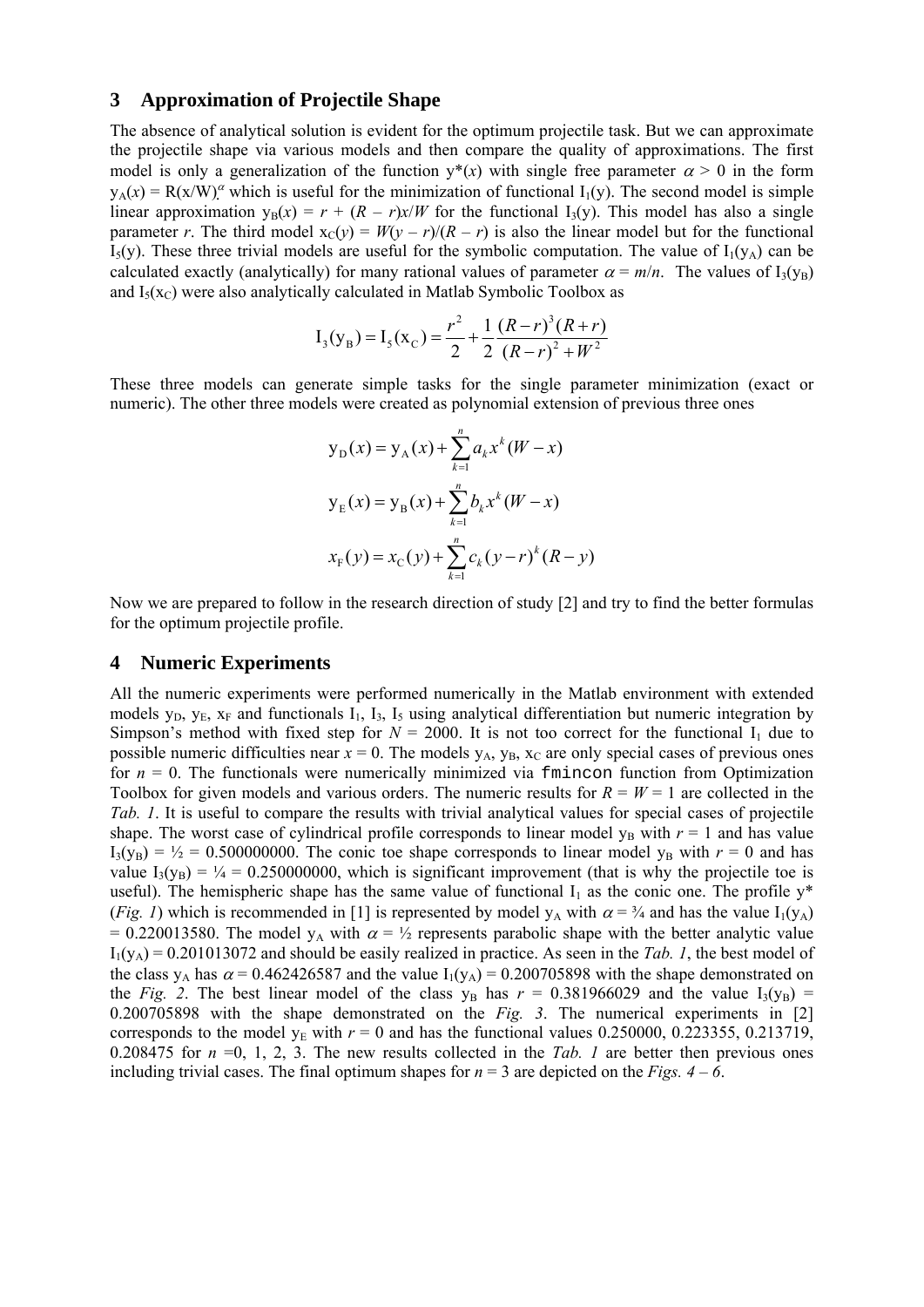

Figure 2: Optimum projectile  $y_A$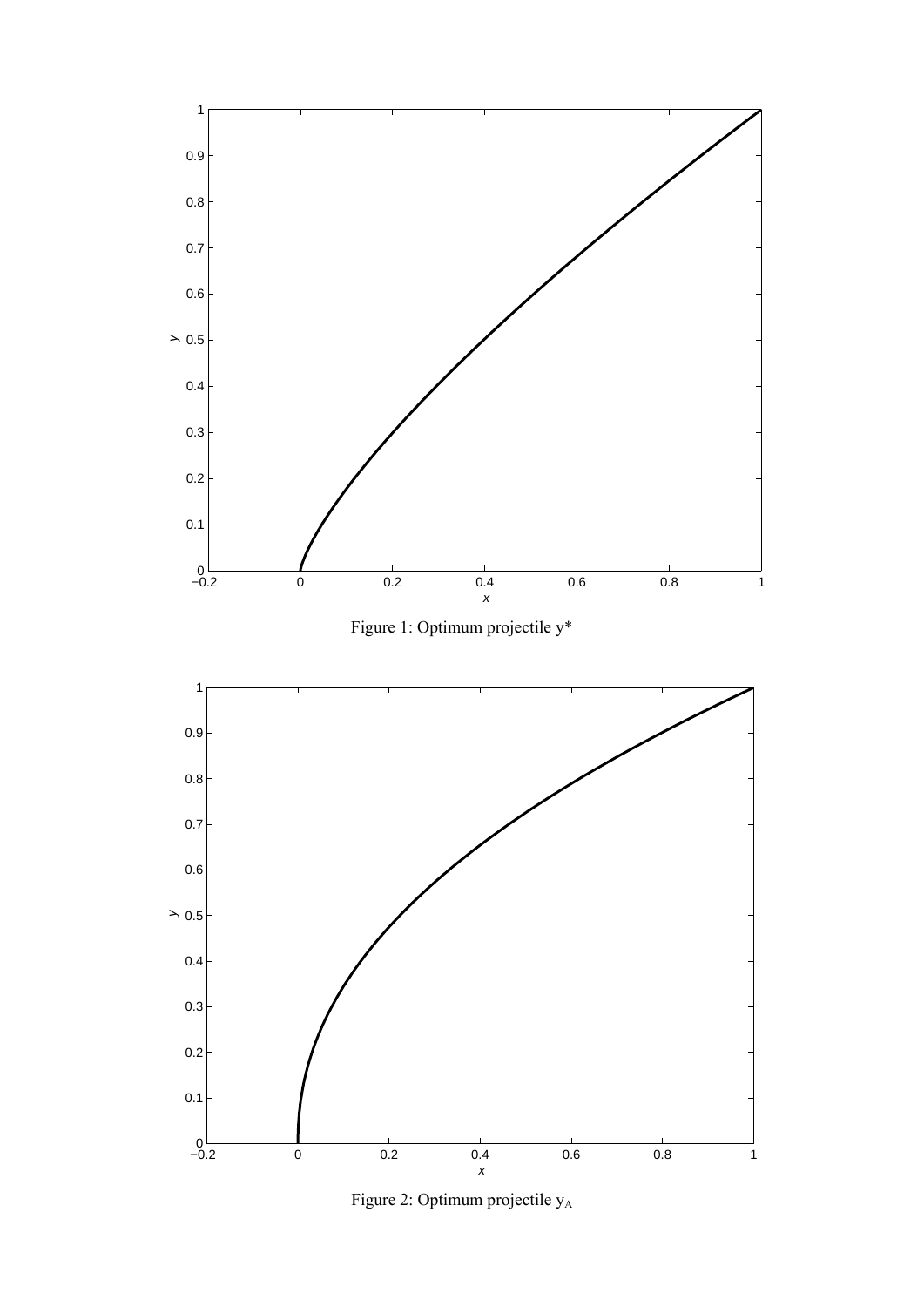





Figure 4: Optimum projectile  $y_D$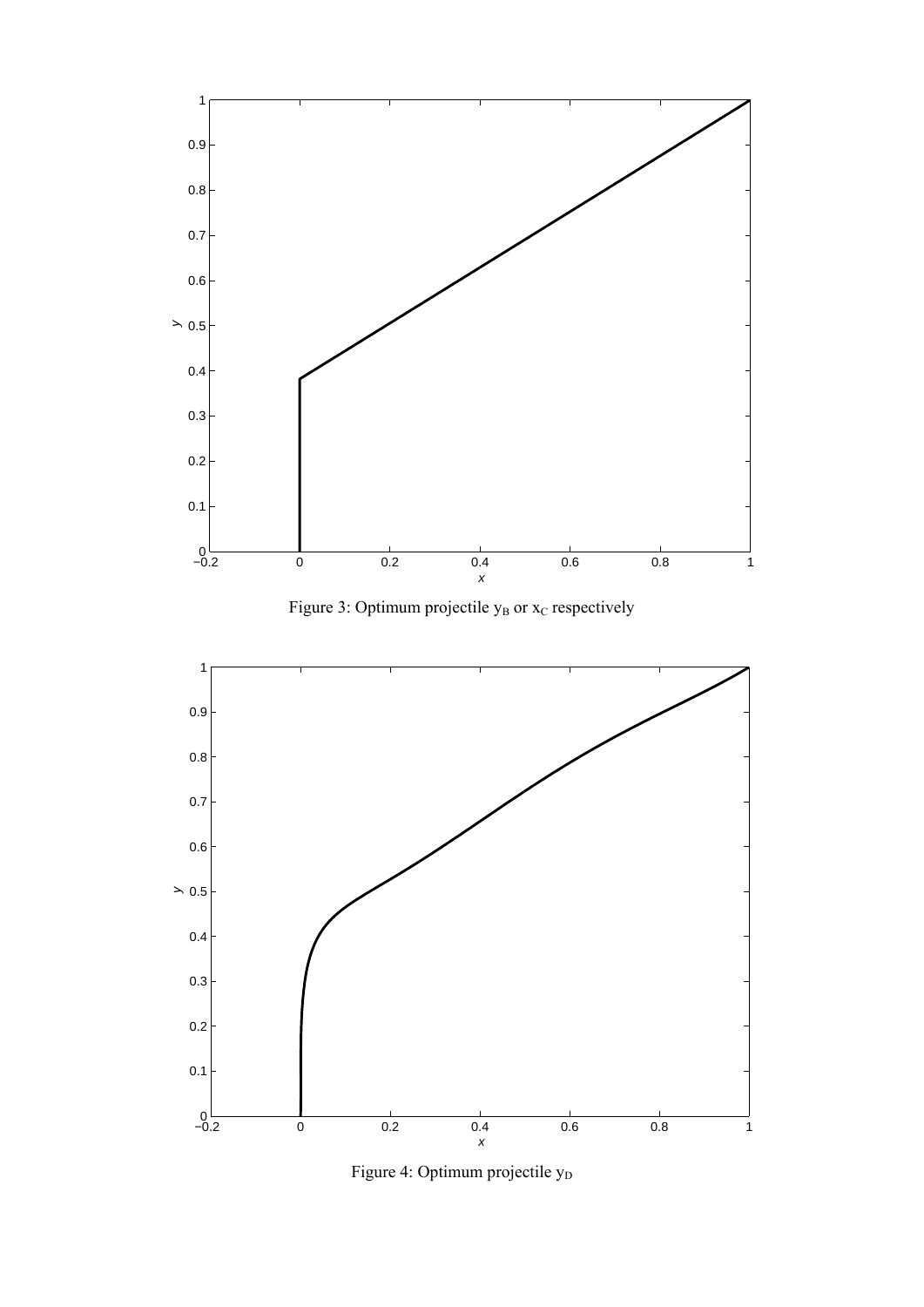![](_page_5_Figure_0.jpeg)

![](_page_5_Figure_1.jpeg)

![](_page_5_Figure_2.jpeg)

Figure 6: Optimum projectile  $x_F$